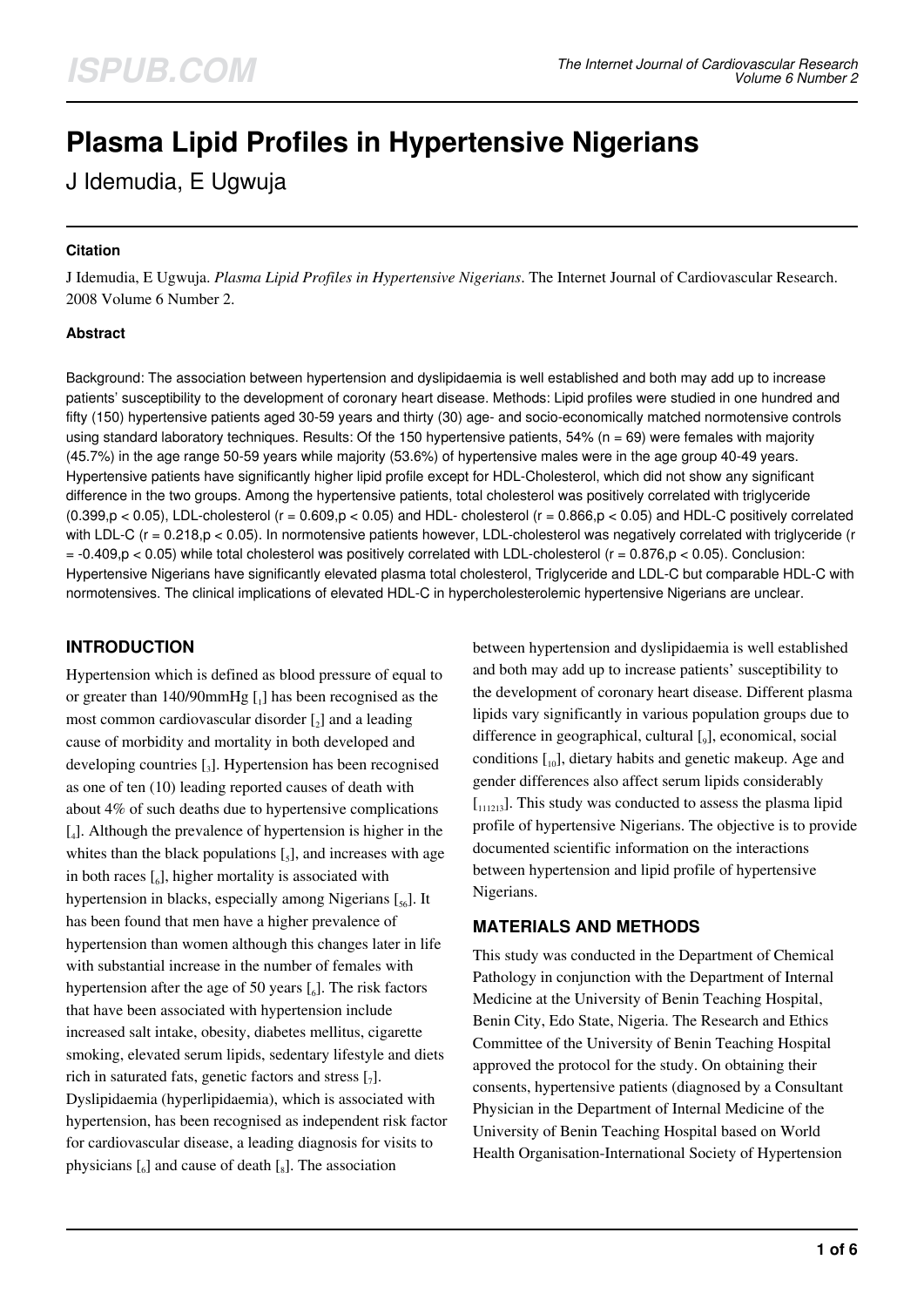Guideline of blood pressure  $\geq 140/90$ mmHg) aged 30-59 years were recruited. Inclusion criteria include being hypertensive for ≥ one year, use of neutral antihypertensive agents such as calcium channel blockers, angiotensin converting enzyme inhibitors, and angiotensin II receptor blockers. Excluded from the study were patients with diabetes mellitus, on oral contraceptives, on thiazide and/or beta-blockers, and any patients on lipid lowering drugs. Socio-demographic data were obtained by semi-structural questionnaire administered by one of the researcher (JOI).

On the whole, one hundred and fifty (150) hypertensive patients were recruited while thirty age- and socioeconomically matched apparently healthy normotensive subjects served as the control. Height and weight were measured with the subject in light clothes without shoes, and BMI (Kg/m2) was calculated. Seven millilitres (5ml) venous blood were obtained between 08:00 and 10.00 a.m. after a 12 hour fasting period and dispensed into EDTA bottles. The samples were centrifuged at 2000g for 5 minutes after which plasma was isolated into a dry plain plastic screw capped containers and refrigerated (at -200C) prior to analyses.

Plasma total cholesterol and triglyceride concentrations were determined by enzymatic colorimetric assay as described previously  $\begin{bmatrix} 1 & 0 \\ 0 & 1 \end{bmatrix}$  and modified by Richmond  $\begin{bmatrix} 1 & 0 \\ 0 & 1 \end{bmatrix}$  and HDLcholesterol and LDL-cholesterol were determined enzymatically after precipitation of other lipoprotein as described by Burstein et. al. $[I_{16}]$  and Assmann et. al.  $[I_{17}]$ respectively, using kits from Biosystem Laboratories (Spain). All samples were analysed in duplicates after which the mean was determined.

# **RESULTS**

Table 1 shows the sociodemographic data of the subjects. While majority of both the normotensive and hypertensive patients were married, the latter were significantly ( $p < 0.05$ ) older (46.8  $\pm$  8.2 vs. 38.8  $\pm$  13.2) and mainly businessmen. Of the 150 hypertensive patients,  $54\%$  (n = 81) were females with majority (45.7%) in the age range 50-59 years while in the male hypertensive patients majority (53.6) were in the age group 40-49 years (table 2).

### **Figure 1**

Table 1: Characteristics of hypertensive and normotensive patients (percentage in parenthesis)

| Patients characteristics   | Hypertensive<br>$n = 150$ | Normotensive<br>$n = 30$ |  |
|----------------------------|---------------------------|--------------------------|--|
| Age (years)                | $46.8 \pm 8.2$            | $38.8 \pm 13.2$          |  |
| <b>Occupation</b>          |                           |                          |  |
| Artisan                    | 13(8.7)                   | 5(16.7)                  |  |
| Civil servants             | 43 (28.7)                 | 7(23.3)                  |  |
| Business/trading           | 53 (35.3)                 | 6(20)                    |  |
| High skilled professionals | 22 (14.7)                 | 10(33.3)                 |  |
| Clergy                     | 7(4.7)                    | 1(3.3)                   |  |
| Farming                    | 12(8)                     | 1(3.3)                   |  |
| <b>Marital Status</b>      |                           |                          |  |
| Married                    | 138 (92)                  | 20(66.7)                 |  |
| Single                     | 9(6)                      | 10(33.3)                 |  |
| Widowed                    | 2(1.3)                    |                          |  |
| Divorced                   | 1(0.7)                    | ٠                        |  |
| <b>Educational level</b>   |                           |                          |  |
| Nil                        | 13(8.7)                   |                          |  |
| Primary                    | 36(24)                    | 4(13.3)                  |  |
| Secondary                  | 52 (34.7)                 | 10(33.3)                 |  |
| Tertiary                   | 49 (32.7)                 | 16(53.3)                 |  |
|                            |                           |                          |  |
|                            |                           |                          |  |
|                            |                           |                          |  |

However, incidences of hypertension were generally low in the younger age group for both sexes. From table 3, the hypertensive patients were significantly ( $p < 0.05$ ) heavier than the normotensive patients  $(28.34 \pm 4.40 \text{kg/m2 vs. } 25.79)$  $\pm$  2.91kg/m2) with significantly higher lipid profile except for HDL-Cholesterol which did not show any significant difference in the two groups.

## **Figure 2**

Table 2: Age distribution of hypertensive and normotensive patients (percentage in parenthesis)

| Hypertensive |           |           | Normotensive |           |          |  |
|--------------|-----------|-----------|--------------|-----------|----------|--|
| Male         | Female    | Total     | Male         | Female    | Total    |  |
| 11(15.9)     | 14 (17.3) | 25(16.7)  | 9(56.3)      | 10(71.4)  | 19(63.3) |  |
| 37(53.6)     | 30(37)    | 67(44.7)  | 6(37.5)      | 1(7.1)    | 7(23.3)  |  |
| 21(30.4)     | 37(45.7)  | 58 (38.7) | 1(33.3)      | 3(21.5)   | 4(13.3)  |  |
| 69 (46)      | 81 (54)   | 150 (100) | 16(53.3)     | 14 (46.7) | 30 (100) |  |
|              |           |           |              |           |          |  |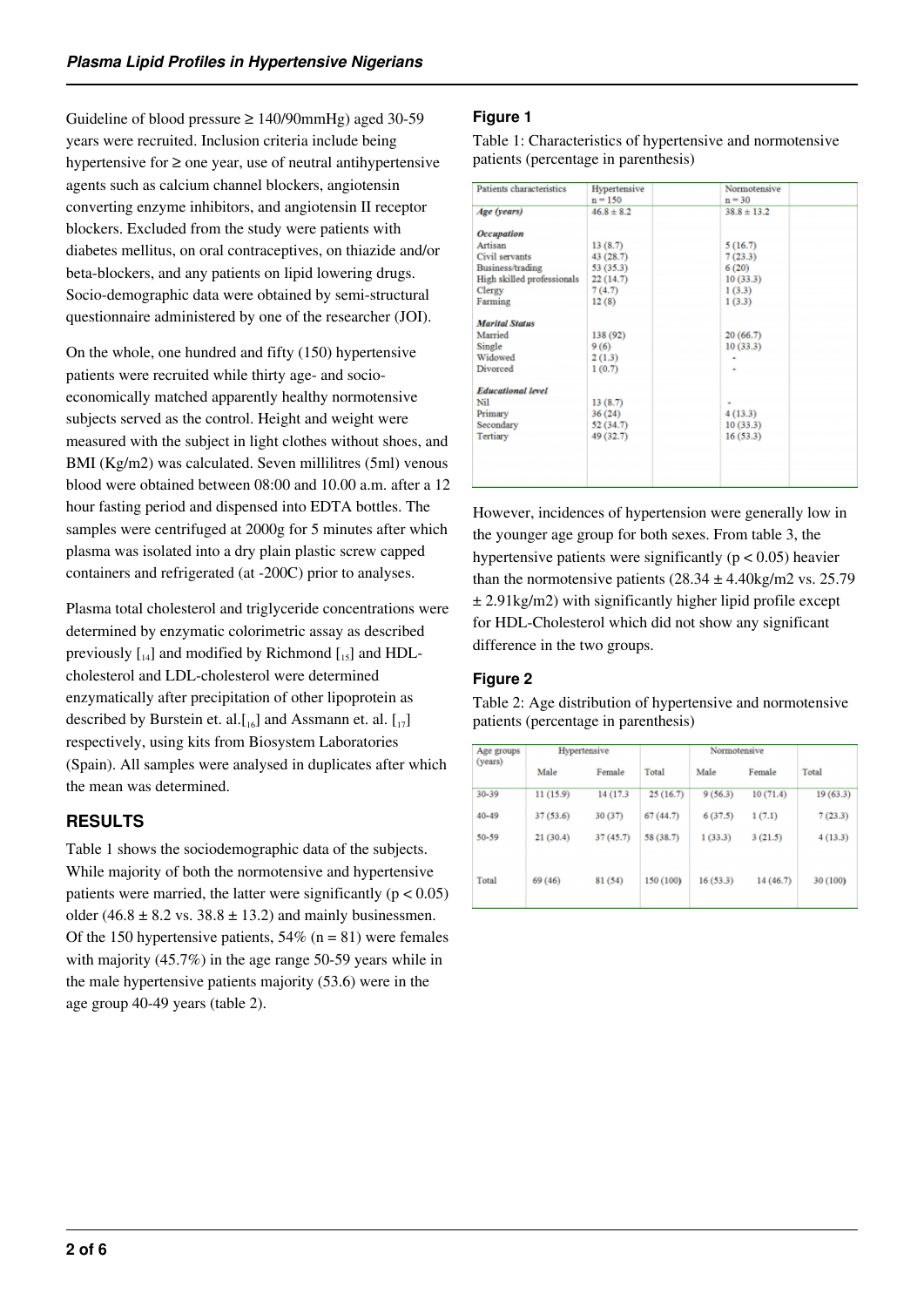#### **Figure 3**

Table 3: BMI and Lipid profiles of hypertensive and normotensive patients

|                            | Hypertensive     | Non-hypertensive | $P$ -value              |  |
|----------------------------|------------------|------------------|-------------------------|--|
|                            | $n = 150$        | $n = 30$         |                         |  |
| $BMI$ ( $kg/m2$ )          | $28.34 \pm 4.40$ | $25.79 \pm 2.91$ | $0.003*$                |  |
| Total cholesterol (mmol/l) | $4.67 \pm 1.26$  | $3.69 \pm 0.67$  | ${}< 0.0001"$           |  |
| Triglyceride (mmol/l)      | $1.65 \pm 0.67$  | $1.40 \pm 0.43$  | $0.010*$                |  |
| HDL-Cholesterol (mmol/l)   | $1.31 \pm 0.51$  | $1.22 \pm 0.27$  | 0.174                   |  |
| LDL-Cholesterol (mmol/l)   | $2.61 \pm 0.96$  | $1.79 \pm 0.81$  | $< 0.0001$ <sup>*</sup> |  |

Legend: BMI: Basal metabolic index; HDL: High density lipoprotein; LDL: Low density lipoprotein \*P-value < 0.05 (significant)

Table 4 shows that the female hypertensive patients were significantly heavier than their male counterparts (29.29  $\pm$ 4.79kg/m2 vs.  $27.24 \pm 3.62$ kg/m2). Although, the lipid profiles were higher in the female than male hypertensive patients, only total cholesterol was statistically significant  $(4.86 \pm 1.29$ mmol/l vs.  $4.45 \pm 1.19$ mmol/l).

#### **Figure 4**

Table 4; Sex related comparison of BMI and lipid profile in hypertensive Nigerians

| Male $(n = 69)$  | Female $(n = 81)$ | p-values     |
|------------------|-------------------|--------------|
| $27.24 \pm 3.62$ | $29.29 \pm 4.79$  | ${}_{0.05}$  |
| $4.45 \pm 1.19$  | $4.86 \pm 1.29$   | ${}_{0.05*}$ |
| $1.61 \pm 0.71$  | $1.69 \pm 0.63$   | P > 0.05     |
| $1.23 \pm 0.48$  | $1.38 \pm 0.53$   | P > 0.05     |
| $2.49 \pm 0.93$  | $2.71 \pm 0.98$   | P > 0.05     |
|                  |                   |              |

\*P-value < 0.05 is considered significant

Pearson correlation analyses showed that among the hypertensive patients, total cholesterol was positively correlated with triglyceride ( $r = 0.399$ ,  $p < 0.05$ ), LDLcholesterol ( $r = 0.609$ ,  $p < 0.05$ ) and HDL- cholesterol ( $r =$ 0.866,  $p < 0.05$ ). Also, HDL-cholesterol was positively correlated with LDL-cholesterol ( $r = 0.218$ ,  $p < 0.05$ ). Additionally, while total cholesterol was positively correlated with LDL-cholesterol in the normotensive patients  $(r = 0.876, p < 0.05)$  LDL-cholesterol showed negative correlation with triglyceride ( $r = -0.409$ ,  $p < 0.05$ ).

## **DISCUSSION**

This study has shown that the prevalence of hypertension is highest in age group 40-49 years and 50-59years for male and females respectively. This is consistent with earlier study in Ibadan, Nigeria [18]. Several studies in both developed and developing countries have consistently shown a positive relationship between age and blood pressure  $[1920]$ . Although nutrition assessment was not part of the present study, the high prevalence of hypertension in the businessmen and civil servants than any other occupations could be partly attributed to higher BMI in these groups due to increased calorie intake which lead to overweight and obesity which are known risk factors for hypertension. In addition to environmental factors such as stress and inactivity, these groups are highly enlightened and high prevalence of hypertension recorded could be as a result of their awareness to seek and be able to afford the cost of Medicare. The significantly higher plasma total cholesterol, triglycerides and LDL-cholesterol in the hypertensive than in the normotensive patients in the present study is in corroboration with earlier studies  $\left[21222324\right]$ . Again, studies in non-blacks have demonstrated similar trends of hypercholesterolaemia in hypertensives compared to normotensive controls  $\left[2526\right]$ .

Increase in plasma total cholesterol level, especially in the presence of hypertension has been associated with coronary heart disease. Studies  $\left[\frac{2728}{2728}\right]$  have shown that atherosclerosis risk factor such as high plasma cholesterol level is less in blacks compared to the European white population. In a study in South Africa  $[\gamma_6]$ , adult white males had higher mean serum cholesterol than blacks (5.27mmol/L vs. 4.29 mmol/L). Despite the lower concentration of plasma total cholesterol in our hypertensives (4.67mmol/L) compared to the commonly accepted upper limit of 5.18mmol/L this was significantly higher than the value in the normotensive controls. However, some researchers have argued that the desired range of plasma total cholesterol concentrations as advocated for developed countries may have to be reviewed for developing countries based on the suspicion that subjects in developing countries could be prone to developing CHD at a lower plasma cholesterol level  $[<sub>29</sub>]$ . Significantly, higher triglycerides in the hypertensives than in non- hypertensives in the present work is of particular importance since some workers are of the opinion that serum triglycerides is an independent risk factor for coronary heart disease  $\left[\begin{smallmatrix}30\end{smallmatrix}\right]$ . Also high plasma triglyceride level has been found to be more predictive of heart disease in women than men. However, our hypertensive men and women did not show any significant difference in plasma triglycerides level. On the other hand report has shown that hypertriglyceridaemia and not hypercholesterolaemia was associated with myocardial infarction  $\lceil_{31}\rceil$ .

Interestingly, our hypertensive females have significantly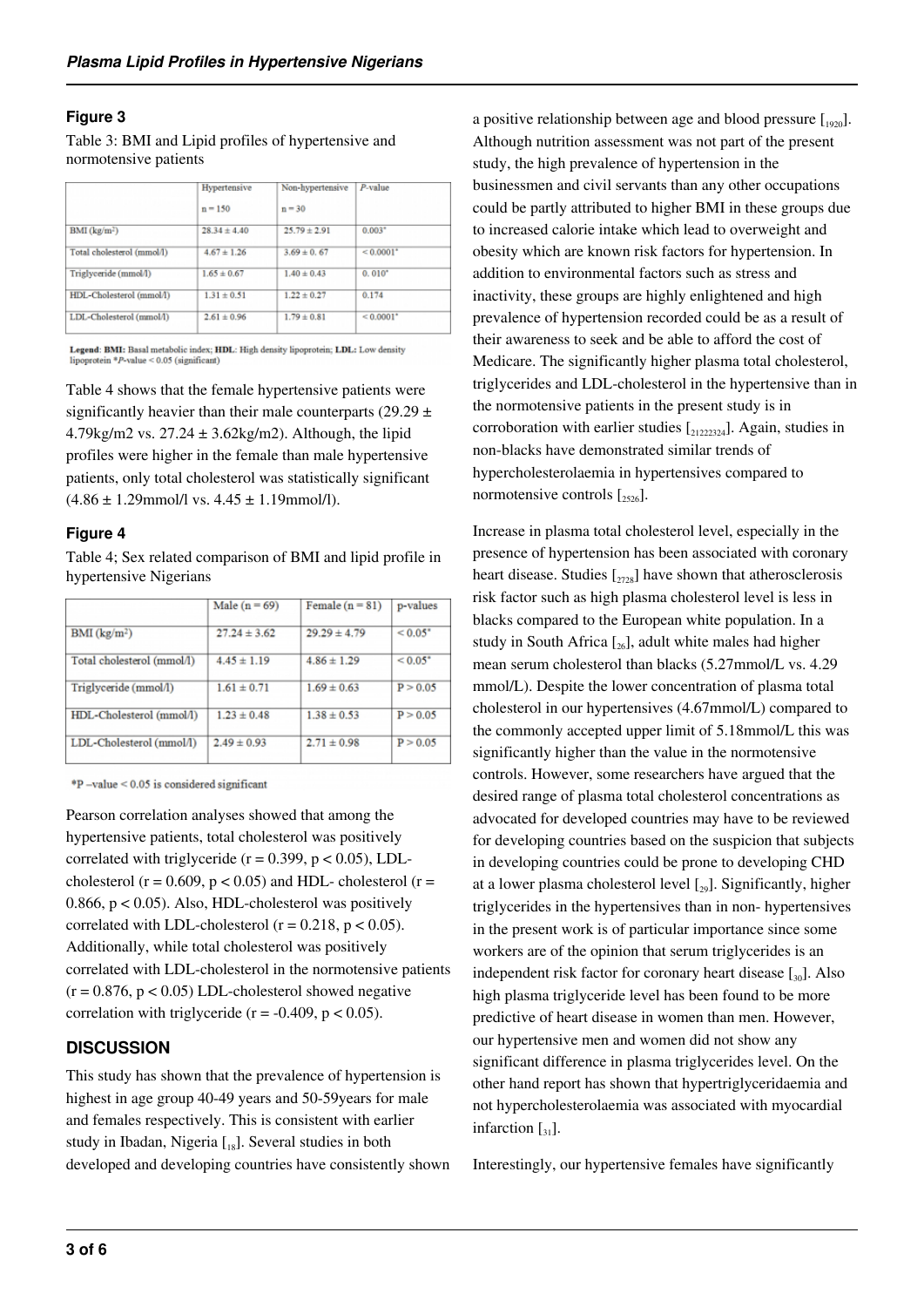higher total cholesterol than their male counterparts, suggesting that hypercholesterolaemia rather than hypertriglyceridaemia may be more associated with CHD in female than males in this population. The lack of statistically significant difference in the plasma concentration of HDL-Cholesterol in the hypertensives and normotensives is in agreement with studies elsewhere  $\left[2132\right]$ . It suggests that the hypertensives in our population are relatively protected from CHD. Timothy  $\left[\begin{smallmatrix} 2 \\ 32 \end{smallmatrix}\right]$  in an earlier prospective study of coronary heart disease showed that adult blacks have higher mean levels of HDL-Cholesterol than whites. The racial difference in plasma HDL-C has been suggested to be either due to genetic or environmental factors. Genetic factor, more than environmental factor is adjudged to be more responsible for the higher level of HDL-C in blacks  $\left[\begin{smallmatrix}3,1\end{smallmatrix}\right]$ . However, cord blood HDL-C in neonates revealed no difference between races  $\left[\begin{smallmatrix}3,4\end{smallmatrix}\right]$ . Similarly, cord blood from infants of subjects from high and low income groups did not have any difference in the levels of total and HDL-C in a Nigerian study  $\left[\right]_{35}$ . The above findings in cord blood across racial and socioeconomic groups support the fact that environment plays an important role in HDL-C metabolism. However our findings show no significant difference in HDL-Cholesterol between hypertensive male and females. Findings on the preponderance of hyper HDL-Cholesterol in women are varied. Some studies  $\left[\frac{3637}{1637}\right]$  showed increase HDL-C levels in premenopausal women who enjoy relative immunity from CHD while others showed a significant increase in plasma HDL-C even in elderly women.

It is therefore concluded that hypertensive Nigerians have significantly elevated plasma total cholesterol, Triglyceride and LDL-C but comparable HDL-C with normotensives and hypercholesterolaemia rather than hypertriglyceridaemia may be a better predictor of CHD in Nigerian female hypertensives. It however remains unclear the clinical implications of elevated HDL-C in hypercholesterolemic hypertensive Nigerians.

#### **References**

1. WHO. World Health Organisation- International Society of Hypertension Guideline for the management of hypertension (Guideline Sub-Committee). J Hypertens 1999; 151-183.

2. The sixth Reports of the Joint National Committee on Detection, Evaluation and Treatment of High Blood Pressure (JNC VI). Arch Intern Med 1997; 157: 2413-2446. 3. WHO. Classification of hypertension. Report of WHO Scientific Group, Technical Report Series 1978; 657: 87-95. 4. Bangladesh Health Services Report. Cause of death and morbidity profile. Directorate General Health Services, Government of Bangladesh; 1998.

5. Kaufman JS, Rotimi CN, Brieger WR. The mortality risk

associated with hypertension: Preliminary results of a prospective study in rural Nigeria. J Hum Hypertens 1996; 10: 461-464.

6. Gordon H. hypertensive vascular disease. In: Eugene Braunwald et. al. (ed). Harrison's Principles of Internal Medicine 15th edition. McGraw-New York 2000; Pp 141-1430

7. Williams GH and Braunwald E. Hypertensive vascular disease. In Harrison's Principles of Internal Medicine. Prentice Hall; 1987.Burt VL, Whelton P, Rocella EJ. Prevalence of hypertension in the US adult population. Results from the third National Health and Nutritional Examination Survey, 1988-1991. Hypertension 1995; 225: 305-313

8. Kadiri S. Current concepts in the management of hypertension. Dokita 1999; 26: 93-96.

9. Hart C, Ecob R, Smith GD. People, places and coronary heart disease risk factors: a multilevel analysis of the Scottish Heart Health Study archive. Soc Sci Med 1997; 45: 893-902.

10. Vartiainen E, Pekkanen J, Koskinen S, Jousilahti P, Salomma V, Puska P. Do changes in cardiovascular risk factors explain the increasing socioeconomic difference in mortality from ischaemic heart disease in Finland? J Epidemiol Community Health 198l; 52: 416-9.

11. Shahid A, Zuberi SJ, Hasnain N. Lipid pattern in healthy subjects. Pak J Med Res 1985; 24: 33-7.

12. Malik R, Pirzado ZA, Ahmed S, Sajid M. Study of lipid profile, blood pressure and blood glucose in rural population. Pak J Med Res 1995; 34: 152-5.

13. Prineas RJ, Gillum RF, Horibe H, Hannan PJ, Stat. The Minneapolis Children's Blood Pressure Study: standards of measurement for children's blood pressure. Hypertention 1980;2(suppl I): S18-24.

14. Tinder P. Determination of glucose in blood using glucose oxidase with an alternative oxygen acceptor. Ann Clin. Biochem. 1969; 6: 24-27.

15. Richmond N: Clin. Chem. 1973; 19: 1350-1356. 16. Burstein M, Scholnick HR, Morfin R: Rapid method for the isolation of lipoproteins from human serum by precipitation with polyanions. Scand. J. Clin. Lab. Invest. 1980; 40: 583-595.

17. Assmann G, Jabs HU, Kohnert U, Nolte W, Schriewer H: LDL-cholesterol determination in blood serum following precipitation of LDL with polyvinylsulfate Clin. Chim. Acta. 1984; 140: 77-83.

18. Akinkugbe OO. Hypertensive disease in Ibadan, Nigeria. East Afr Med J 1969; 46: 313-320.

19. Singh RB, Beegom R, Ghosh S, Niaz MA, Rastogi V. Epidemiological study of hypertension and its determinants in an urban population of North India. J Hum Hypertens 1997; 11: 679-685.

20. Whelton PK. Epidemiology of hypertension. Lancet 1994; 344: 101-106.

21. Youmbissi TJ, Djoumessi S, Nouedoui C. Profile lipidique d'un group d'hypertendus camerounais noir Africains. Medicine d'Afrique Noire 2001; 31: 114-118. 22. Ahaneku JE, Nwosu MC, Ahaneku GI, Okugba PC. Utilisation of Clinical chemistry tests with special reference to lipid profile in disease management in a Nigeria setting. East Afr Med J 1999; 76:172-175.

23. Mgonda YM, Ramaiya KL, Swai ABM, Mc-Larty DG, George KM, Alberti M. Insulin resistance and hypertension in non-obese Africans in Tanzania. Hypertension 1998; 31: 114-118.

24. Jarikre AE, Dim DC, Ajuluchukwu JNA. Plasma lipid levels in Nigerian hypertensives: the gender faaactor. Nig Qtr J Hosp Med 1996; 6: 293-298.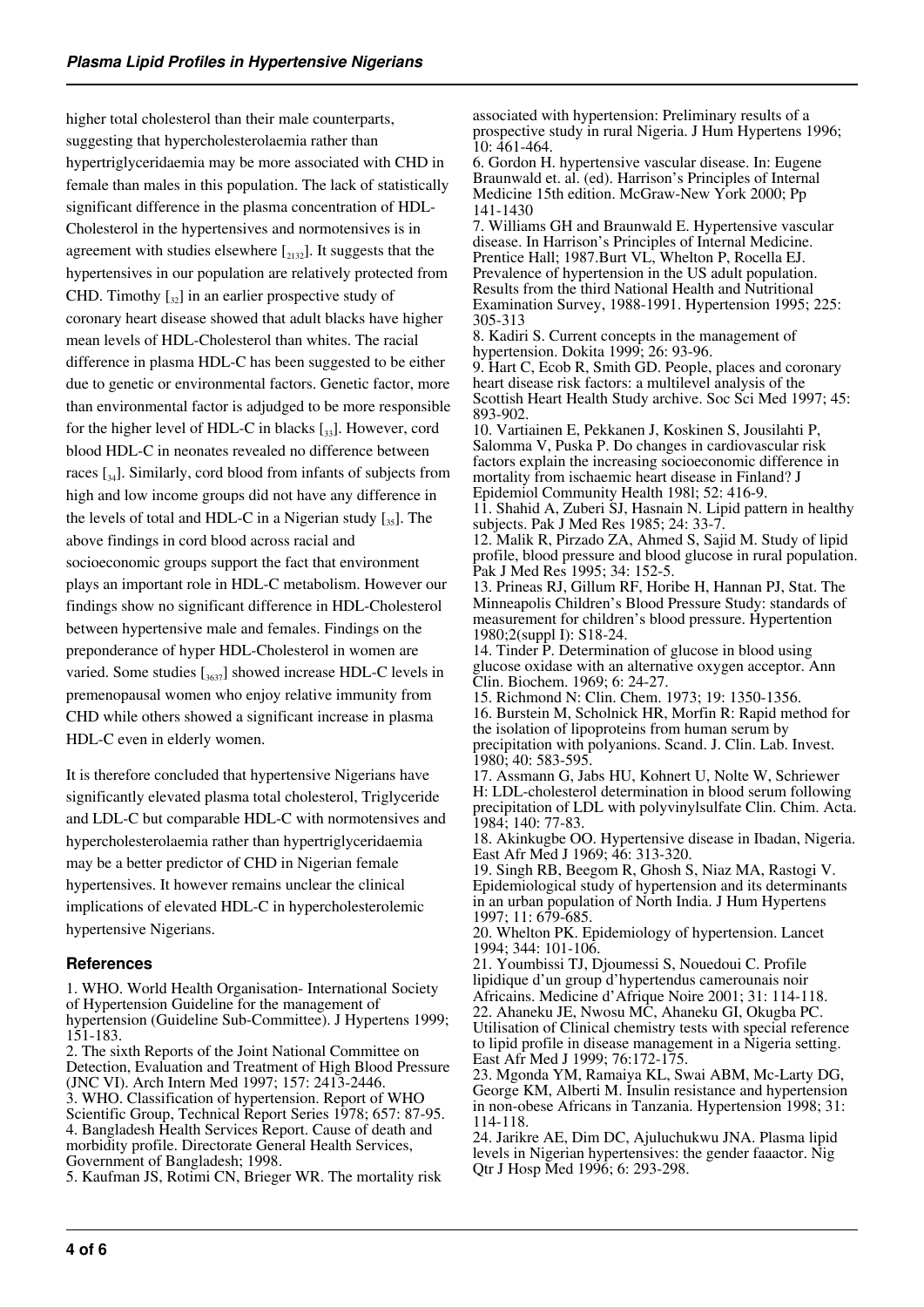25. Jovanovic J, Jovanovic M, Vukovic N. Characteristics of arterial hypertension in industrial workers. Facta Univ 2000; 7: 107-115.

26. Krisela S, Benade AJS, Langenhoven ML.

Hypercholesterolaemia in the coloured population of the Cape Peninsula (CRISIC Study). S Afr Med J 1987; 71: 483-486.

27. Reaven GM. Are triglycerides important as risk factor for coronary heart disease? Heart Dis Stroke 1993; 2: 44-48. 28. McKeigue PM, Shah B, Marmot MG. Relationship of central obesity and insulin resistance with high diabetes prevalence and cardiovascular risks in South Asians. Lancet 1991; 338: 842-847.

29. Singh RB, Rastogi V, Ghosh S. Serum cholesterol and coronary artery disease in population with low cholesterol levels: The Indian paradox. Int J Cardiol 1998; 65:81-90. 30. Bainton D, Miller NF, Bottom CH. Plasma triglyceride and high density lipoprotein cholesterol as predictors of ischaemic heart disease in British Men. Br Heart J 1992; 68: 60-66.

31. Olusi SO, Prabha K, Sugathan TN. Biochemical risk factors for myocardial infarction among south Asian immigrants and Arabs. Annual Saudi Med 1999; 19:

147-149.

32. Timothy CW, Peter OK, Charles JG. Dyslipoproteinaemia in black participant. The lipid research clinics program prevalence study. Circulation 1986; 73: 1-119.

33. Gartside PS, Khoury P, Glueek CJ. Determinants of high density lipoprotein cholesterol in blacks and whites: the second National Health and Nutrition Examination Survey. Am Heart J 1984; 108: 641-653.

34. Glueek CJ, Gartside PS, Tsang RC, Mellies M. Black-White similarities in cord blood lipids and lipoprotein. Metabolism 1997; 26: 347-350.

35. Taylor GO, Olufunwa SA, Agbedana EO, Akande EO. Maternal and cord plasma levels of high density lipoprotein cholesterol and triglyceride in Nigerians, Br J Obstet Gynaecol 1980; 87: 33-37.

36. Albers JJ, Wahl PW, Cabana VG, Hazzard WR. Quantitation of apolipoprotein A-1 of human plasma high density lipoprotein. Metabolism 1976; 25: 633-644. 37. Carlson LA, Ericsson M. Quantitative and qualitative

serum lipoprotein analysis. Part 1. Studies in healthy men and women. Atherosclerosis 1975; 21: 417-433.